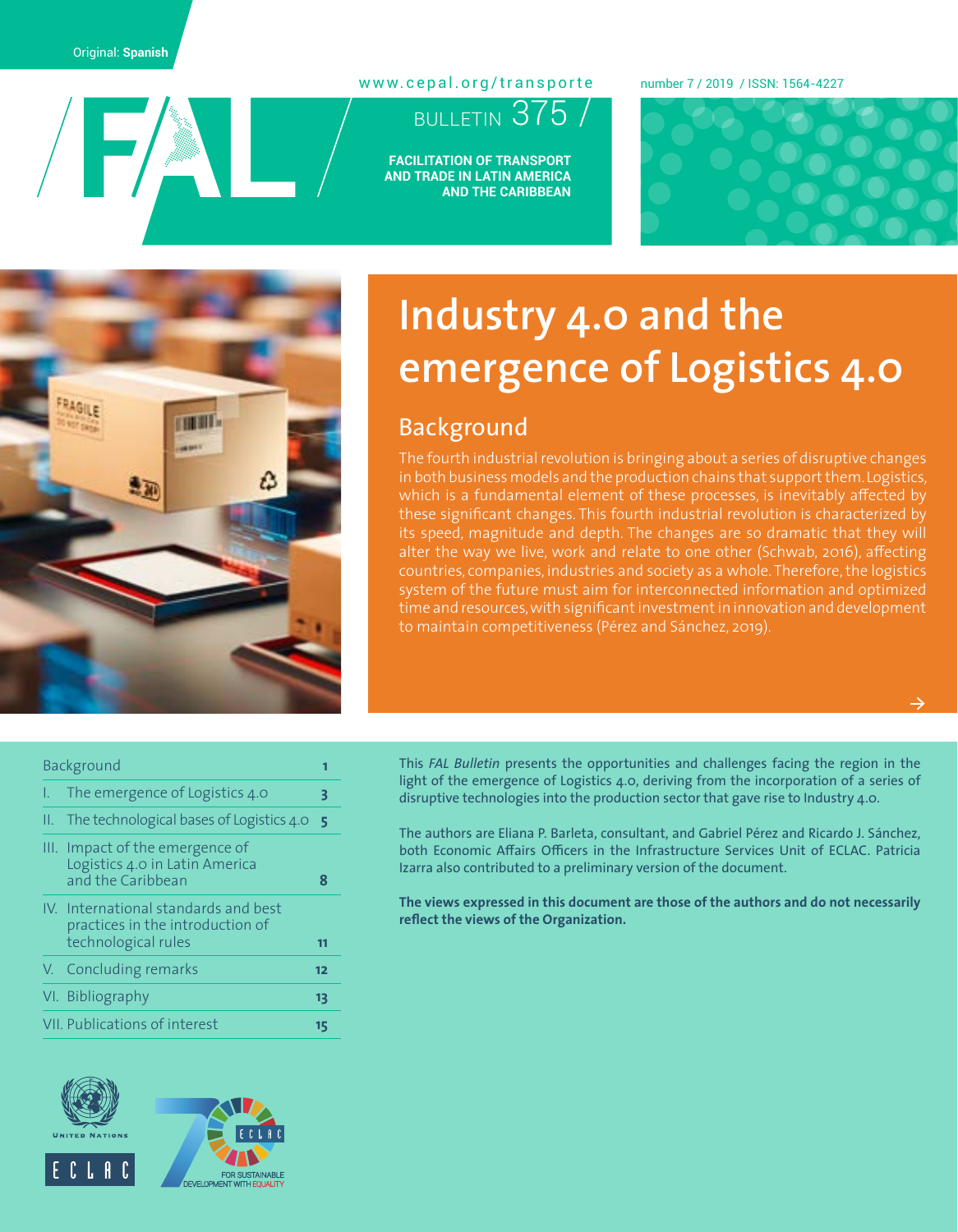

In the next few years, the digitalization of a number of processes and the widespread growth of technologies such as the blockchain, the Internet of Things (IoT), augmented reality and artificial intelligence (AI) are expected to bring about paradigmatic changes in the logistics sector and international transport, creating new opportunities for those who are able to leverage these technologies and generating widening gaps with sectors that fail to adapt to the new context in a timely fashion.

With regard to logistics in Latin America and the Caribbean, the challenge is even bigger given the region's heterogeneity. As in other moments of the region's history in transport, some production sectors and infrastructure associated with international trade, for example large ports and airports serving as cargo hubs, will be able to access cutting-edge technology and will demand logistics services capable of adapting to this hyperconnected environment. However, at the same time, a large share of the more traditional production sectors, especially small and medium-sized enterprises (SMEs), will continue to operate under the traditional logistics system. This difference implies a technological and regulatory challenge for the State, which will have to provide services and facilitate processes for those operating in a Logistics 4.0 environment as well as those continuing to operate under the traditional system. The speed with which the two converge will be crucial to fully leverage the potential harboured in these changes and to prevent technology from becoming a barrier to entry into some markets or worsening the current concentration in international logistics.

This *FAL Bulletin* provides a preliminary assessment (which will be developed further in a later publication) of the technologies that are able to bring about disruptive changes in logistics, their potential impacts on industry and the challenges they pose for appropriate regulation and competition in global markets. The first and second sections of this document provide some background on the emergence of Logistics 4.0, and describe some of the technologies with the most disruptive effects on trade logistics. Part three analyses the particular situation of the region, with special emphasis on the detection of possible barriers to entry that could arise from the introduction of these technologies in some markets and the regulatory changes needed to avoid them. Part four provides details of some standards and the systematization of international best practices related to the adoption of technology and logistics. Lastly, part five presents a set of recommendations to ensure suitable convergence of traditional logistics and Logistics 4.0, including the interoperability of systems associated with production and trade.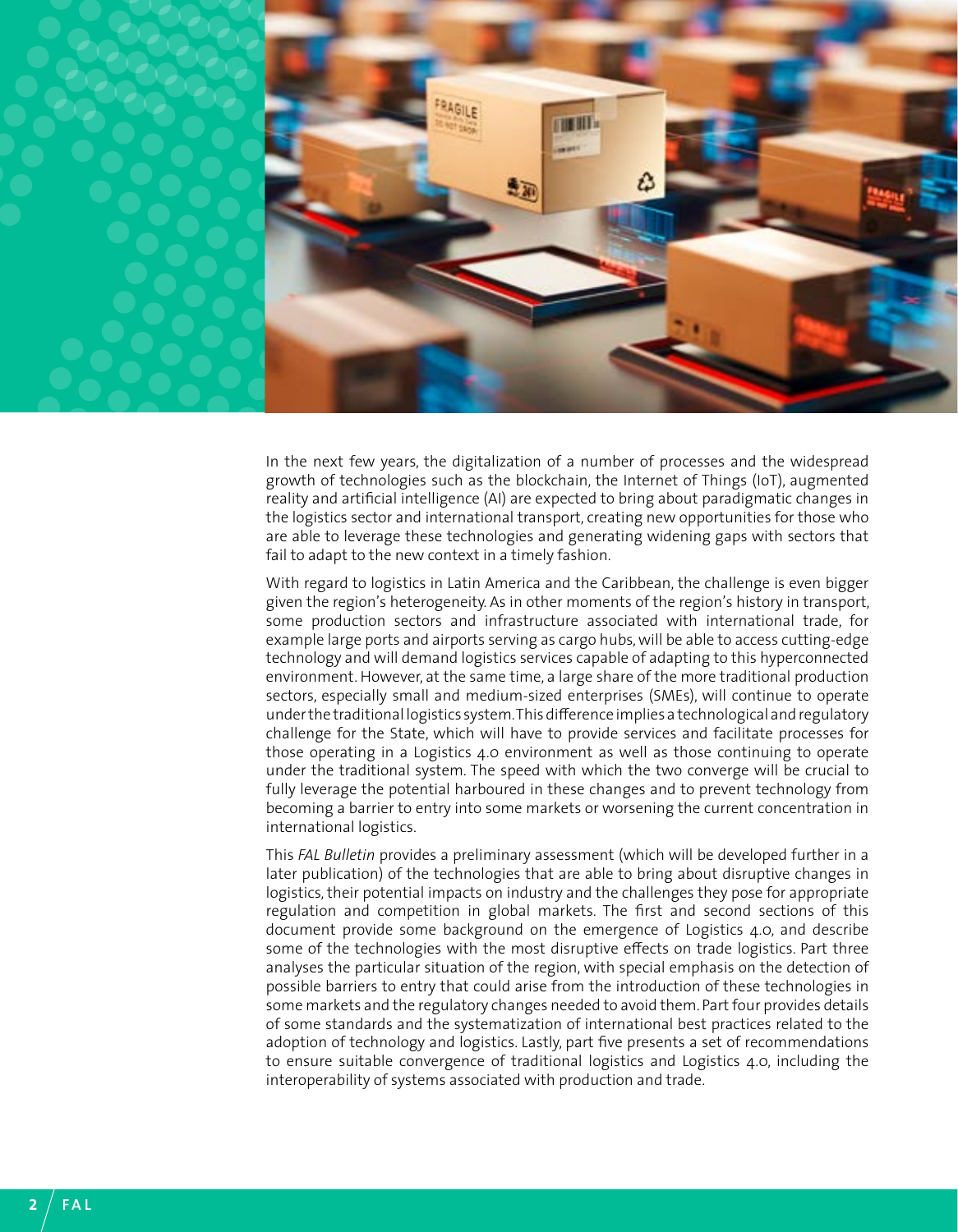### <span id="page-2-0"></span>I. The emergence of Logistics 4.0

The digitalization of business processes began in the 1960s with the first efforts to foster electronic data interchange (EDI).<sup>1</sup> These processes grew more complex over time, with new applications and the integration of technologies that improved the flow, speed, reliability and security of the information exchanged. The management and exchange of data among participants in the logistics chain is proving a key source of innovation and insight into customers' needs, contributing to the design of value-added services (Pérez and Sánchez, 2019).

Applications must therefore be seen as a technological filament that connects and feeds an increasingly complex and extensive logistics chain, increasing participants' competitiveness and maximizing the productivity of available infrastructure and services (Pérez, 2012). These technological applications combine and coordinate different information control, transmission and processing technologies to improve the efficiency, security and sustainability of infrastructure services, generating opportunities for distinctive value-added services and reducing negative social and environmental externalities (Pérez and Sánchez, 2019).

Now, in the midst of the fourth industrial revolution, the foreign trade business model is changing once again, placing emphasis on the quality of services, with continuous information management and increasingly indistinct borders between both actors and countries, which enables real-time supply chain management.

A disruptive technology is an innovation that creates a new market or considerably transforms an existing market, displacing or eliminating products or services that had been used by society on a daily basis previously. This type of disruptive innovation tends to be produced by outsiders and entrepreneurs arriving on the market, rather than existing market-leading companies (Voege, 2019).

A series of technologies, such as the blockchain, the IoT and big data, are driving the fourth industrial revolution by interweaving and producing disruptive changes in the corporate sector with a view to increasing operating efficiency, providing the flexibility needed to adapt production rapidly to changes in demand and reducing associated costs and negative externalities. Logistics 4.0, which provides services for the fourth industrial revolution, is characterized by the optimization of time and resources, chain traceability, security and integrity of data and suitable interoperability between different human and digital actors. This digital ecosystem also favours innovation and the creation of new knowledge-based services and business models that foster more socially and environmentally sustainable trade.

Cooperation between the agents of the supply chain and better visibility and traceability of the entire logistics chain facilitates real-time management of cargo flows and better use of infrastructure and of available human and technological resources. The availability of large volumes of information in real time benefits evidence-based decision-making, thereby increasing operating efficiency, improvements in associated costs and services, and economic productivity, as shown in diagram 1.

The technological changes that pave the way for new types of knowledge-based logistics services are mainly supported by the integration of services and systems to manage and optimize changes in demand or available infrastructure in real time, which cuts costs and transit times and improves the customer delivery experience. According to Drewry (2019), disruptive technologies in port logistics include robotics, AI, the IoT, automation, and of course, the blockchain. These elements coexist and are connected with each other or with other existing technological tools such as cloud computing, geographic information systems (GIS), 5G and

<sup>&</sup>lt;sup>1</sup> Electronic data interchange is a system of communication between businesses that allows the effective exchange of information, involving either commercial or financial documents, through language that is standardized, known and shared by participants (Pérez-Salas, 2001).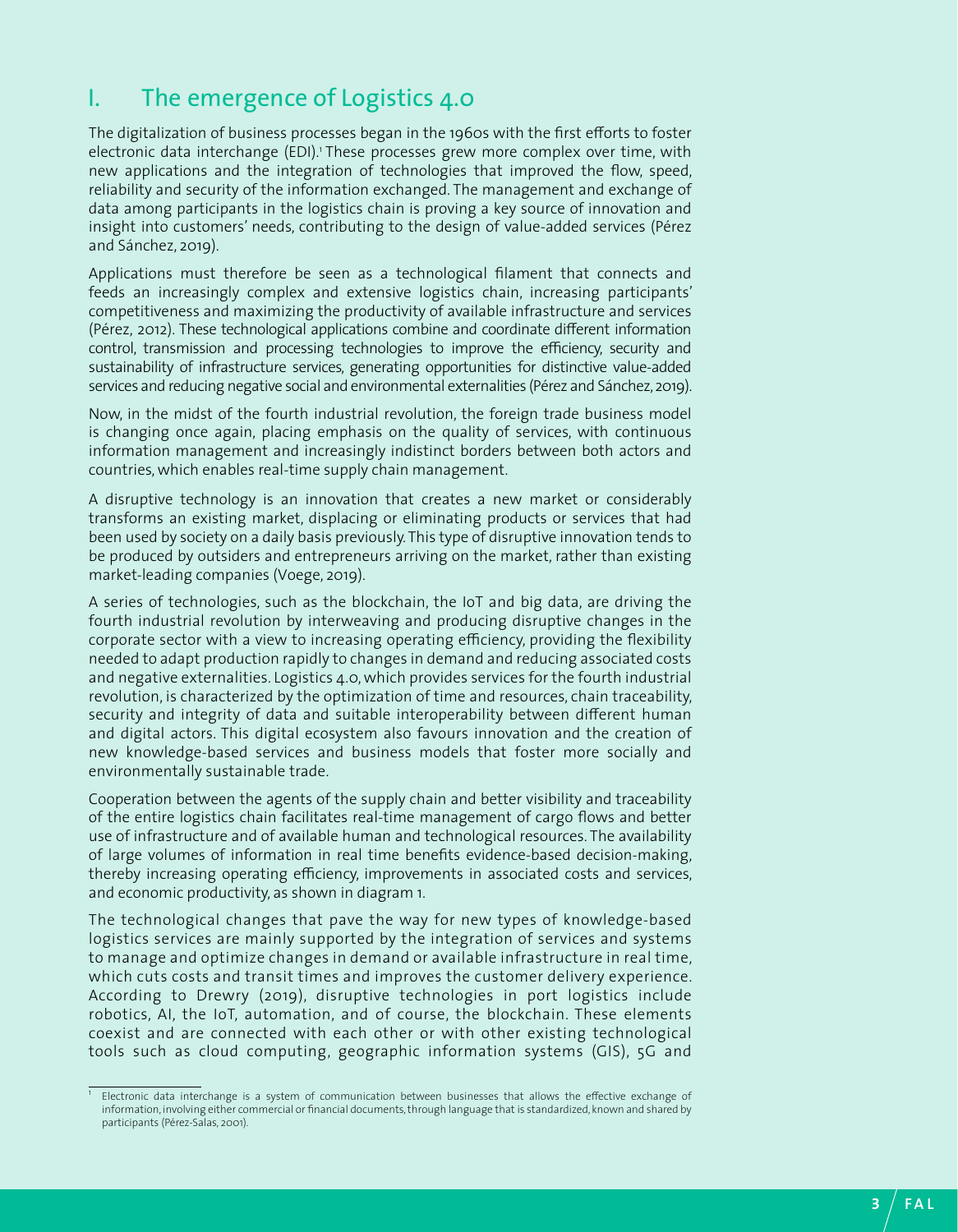Port Community Systems (PCS), among other information technology (IT) developments.

With a view to providing a broader perspective, diagram 2 extends this analysis to the entire logistics chain, integrating both international and hinterland logistics, and emphasizing their links with the different geographic and productive areas of application.

Flexibility in the configuration of production processes and the ability to adapt automatically to demand are the essence of the fourth industrial revolution (Lage, 2019). Capturing, securely transmitting and analysing disparate data is fundamental to make guided decisions that trigger new optimization processes dynamically and continuously.



#### **Diagram 1**

Digitalized business model



**Source**: Prepared by the authors on the basis of E. Hofmann and M. Rüsch, "Industry 4.0 and the current status as well as future prospects on logistics", *Elsevier*, 2017.

#### **Diagram 2**

The technological ecosystem linked to logistics



**Source**: Economic Commission for Latin America and the Caribbean (ECLAC).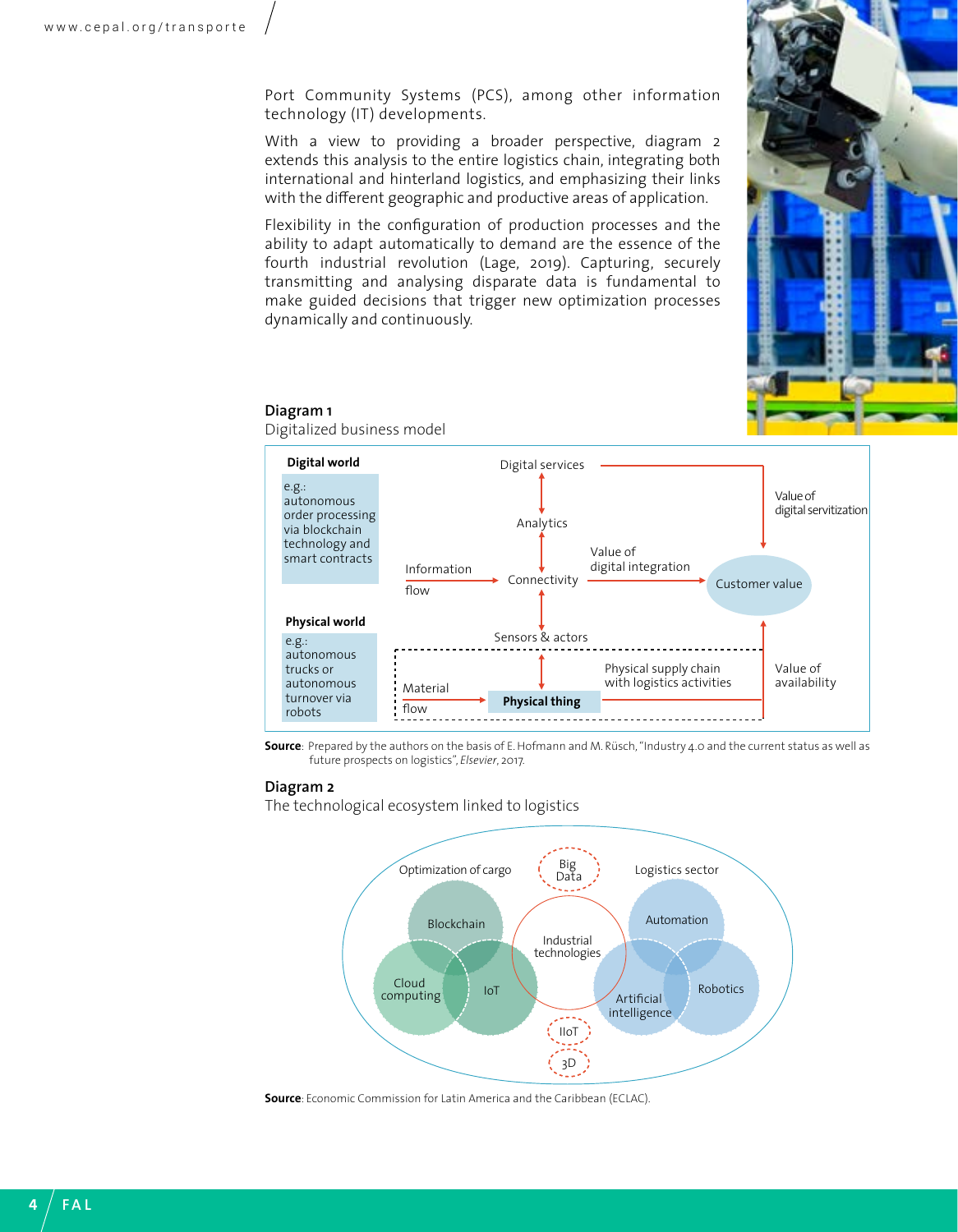<span id="page-4-0"></span>

### II. The technological bases of Logistics 4.0

A number of the technologies available on the market today harbour considerable potential to disrupt the logistics industry, owing mainly to the fact that they represent the possibility of integrating information and facilitating interoperation with other production and distribution systems, and even with intelligent transportation systems  $(ITS)<sub>2</sub>$ 

 thereby favouring communication among production actors, devices and logistics infrastructure. Some of the desired effects of this interoperability are the reduction of times, costs, and negative social and environmental externalities, and the provision of technological support to strengthen the facilitation of processes or co-modality. This is facilitated by the provision of real-time information to ensure that the modal change in a logistics operation is much simpler and safer, and of information to optimize routes or encourage collaborative logistics, thanks to which companies can partly or fully share their distribution chain for all products for which the distribution service is not a differentiating element of competition, under a coopetition scheme.

Technologies with disruptive capacities will affect almost all aspects of logistics and economic processes related to both domestic and international transport, where the convergence of economic and technical change forms part of the technological change of the future (Sánchez and Mouftier, 2016). Change will therefore be a constant, so the biggest challenges will be linked to knowledge management, continuous training and innovation as a differentiating source of competition. The following are examples of technologies with the biggest disruptive impacts on trade logistics.

**Automation and robotics** are two technologies that go hand in hand as they allow repetitive actions or procedures to be carried out automatically. Growth in available information and IT techniques for real-time analysis facilitates much more efficient operations management, a reduction in operational failures and a sharp decline in total costs once social investment has been amortized. In logistics, automation and robotization are present especially in ports where output has increased sharply thanks to high efficiency and productivity. In the medium term, they are expected to be incorporated autonomously into the rest of the logistics chain, in intermodal terminals as well as in the operation of boats, trucks and other modes of transport, which will improve output, security and responsiveness to

<sup>2</sup> Intelligent transportation systems (ITS) use, process and manage information gathered by different applications to implement and manage strategies that improve security, raise the level of service and capacity, reduce transit times and increase the productivity of transportation systems (Pérez-Salas, 2001).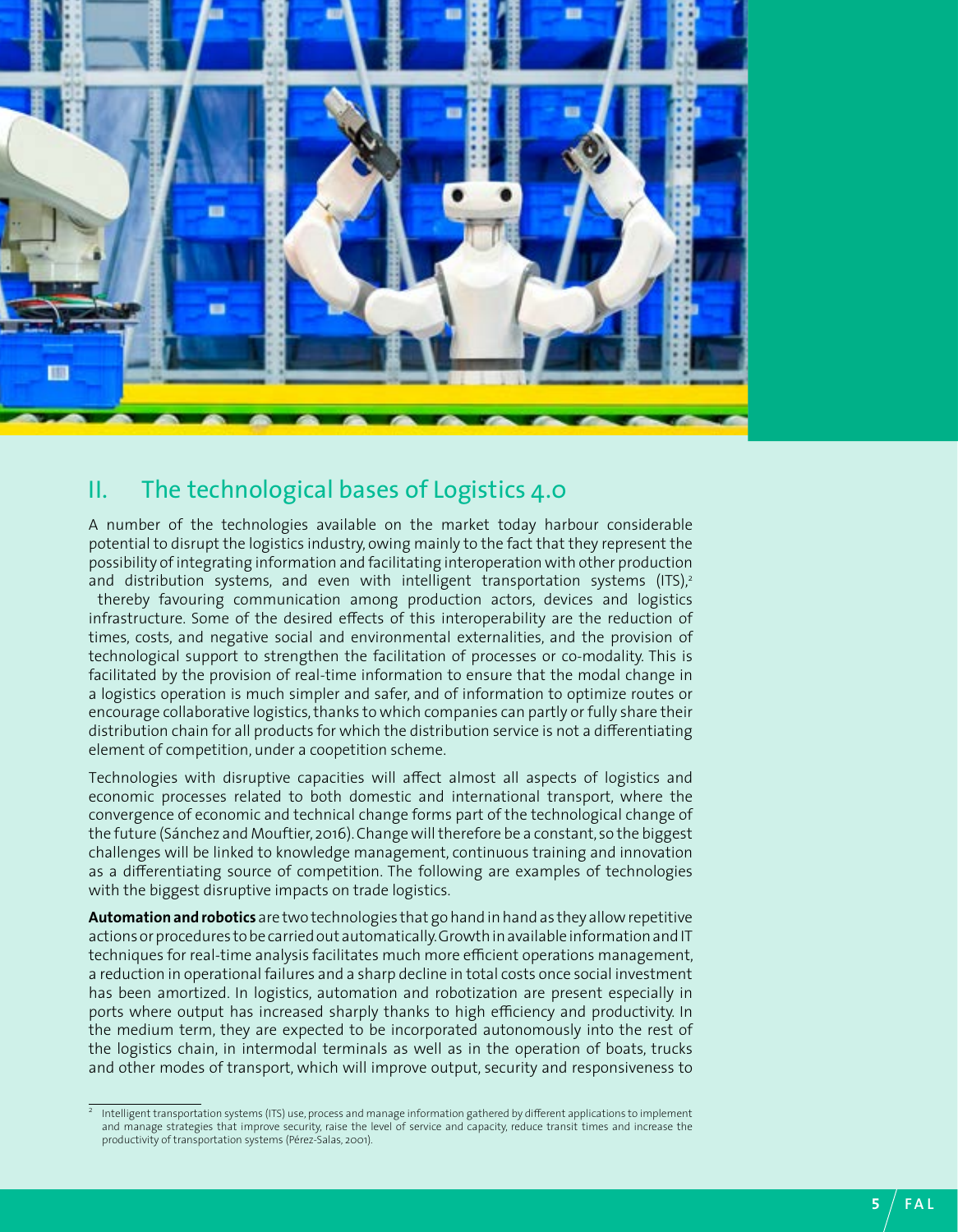specific changes. Automation requires careful technical and operational planning, and a gradual adjustment of the workforce (Sánchez y Mouftier, 2016), including retraining in other areas of the sector.

**Blockchain** technology offers a security mechanism for the exchange of information between the different elements of the production and logistics chain, through data encryption and distributed storage that ensures there is no single point of failure or fraudulent data tampering. This technology was initially employed in cryptocurrency, although its use was later extended to other sectors such as foreign trade, transport, telecommunications and energy, and new applications are emerging every day in areas requiring procedures and relationships between actors connected digitally in a reliable and secure manner.

The concept implicit in the blockchain is that each database record comprises a series of blocks, in which the same transaction is recorded and shared in multiple network nodes, whereby each node maintains a copy and all copies are updated and validated simultaneously. To ensure that transactions cannot be erased or altered, a timestamp is used to encrypt the date, time of creation and change in a transaction, as well as the information that links these elements to the previous block. Each block contains a hash, which is a unique identifier that allows direct access to the previous block, and which is created when transaction data are processed by an encryption tool to ensure that they remain confidential, as shown in diagram 3.

#### **Diagram 3**

How a generic blockchain works



**Source**: Prepared by the authors.

Blockchain technology generates both public and private keys that differ in terms of the type of information they allow access to and utilize in the shared chain. It guarantees the integrity of the information available and the security, transparency and auditability of the entire flow of processes and information contained in the logistics chain, which in turn improves the efficiency and traceability of production, distribution and reverse logistics processes, ensuring the level of security needed for the automation of some logistics processes.

Smart contracts are one example of blockchain use, and allow the autonomous execution of specific IT procedures or algorithms and data processing, ensuring that only the user ever has access to these data (Zyskind, Nathan and Pentland, 2015). Unlike traditional paper contracts, in this case the clauses are laid out in scripts (lines of code in a specific programming language), wherein the contract terms are commands and lines that are executed automatically by software once all the stipulated conditions have been met. It is hoped that in the short term, these algorithms can directly access participants' information systems, be executed autonomously and carry out the actions stipulated in the contracts completely transparently and automatically without human interference, thus reducing processing times and the risks associated with the questioning of the stipulated clauses.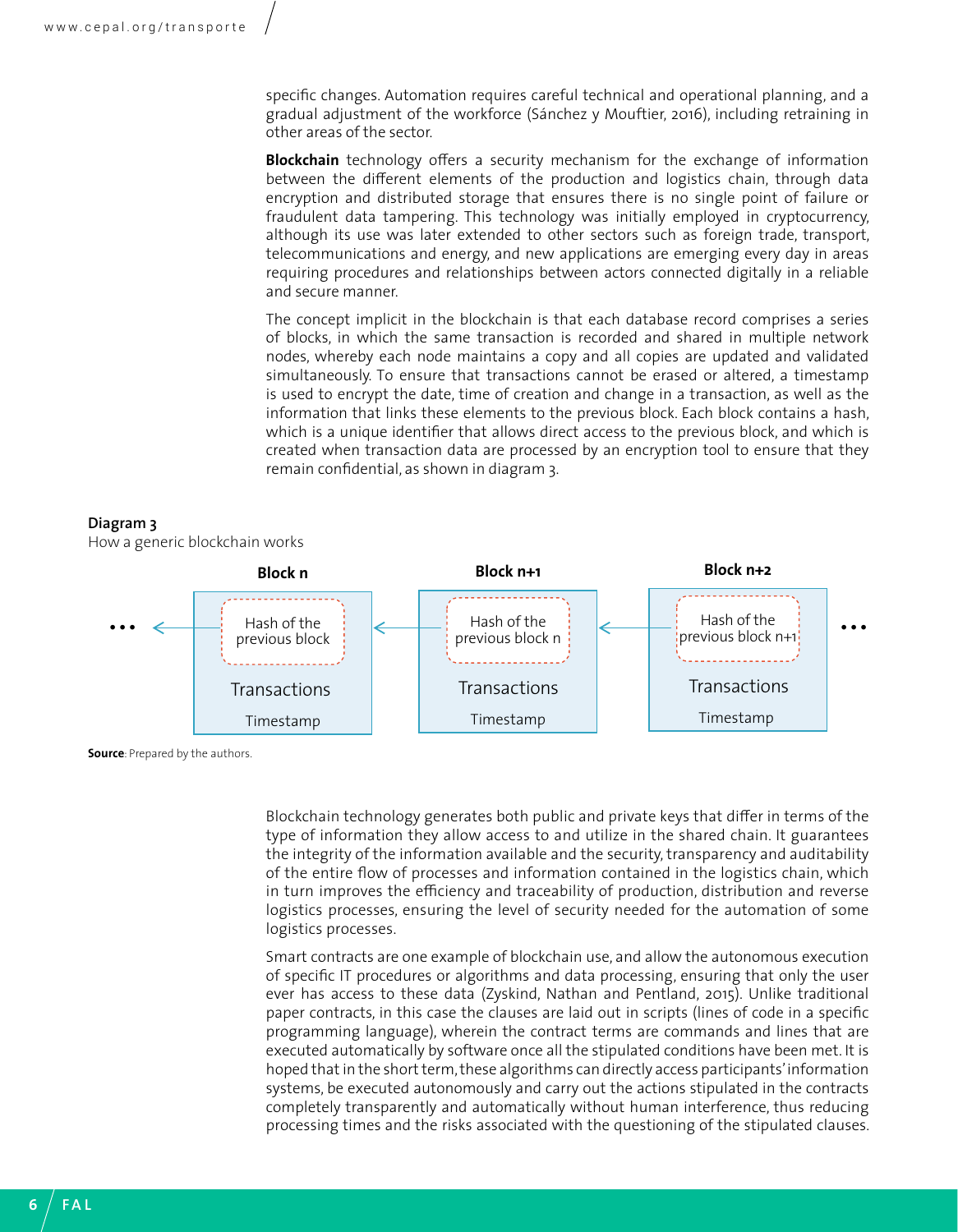Smart contracts therefore not only define the rules and penalties for an agreement in the same way as traditional contracts signed between parties, but they are also self-executing and thus automatically fulfil these obligations, with no intermediaries and without being subject to legal judgements or territorial jurisdictions. Given that this type of contract can be created and executed by natural and/or legal persons, as well as by machines or other programmes that function autonomously, the encryption and security provided by blockchain technology is fundamental to its functioning and widespread use.

Three other applications in addition to the traditional uses of blockchain in cryptocurrencies and the previously mentioned smart contracts are: (i) traceability of monetary, physical and documentary flows; (ii) interoperability between different systems, ensuring data sovereignty; and (iii) the reliability and security needed for the successful implementation of the industrial IoT (Lage, 2019).

The **Internet of Things (IoT)** allows the interconnection, through Internet, of smart devices that share specific information and data with each other and with other remote digital platforms for real-time decision-making by the user or by other smart devices through machine-to-machine (M2M) communication. The global installed base of IoT devices is expected to rise from 27 billion in 2017 (IHS Markit, 2018) to 64 billion in 2025 (Business Insider, 2019).

Another element expected to favour the widespread use of this technology is the implementation of 5G telecommunications, which will provide Internet access speeds 10 to 100 times faster than the existing technology and with low latency of less than one second which improves cloud-based services and is fundamental, for example, to autonomous vehicles and other services such as the industrial IoT (see below).

For the logistics sector, the IoT represents a huge opportunity to make services more efficient and economically profitable through real-time data capture that facilitates the flexible management of assets and the increase in value added for the client, either through the follow-up of shipments, the optimization of routes, or the improvement of last mile delivery. It also facilitates the gathering of data for the optimization of warehouse capacity, planned maintenance of fixed assets and adaptation of logistics configuration in keeping with dynamic market variations.

The **industrial Internet of Things (IIoT)**, as the name suggests, is a specific application of the IoT in the industrial environment, with a view to maximizing and automating data capture to improve the traceability of processes and real-time decision-making relating to production. In both cases, data reliability and security are fundamental.

**Big data** involves the processing of large volumes of different types of data from various sources at high speed, facilitating the detection of historical patterns and trends that help to improve decision-making or the automation of processes through the establishment of suitable parameters. Big data may also be seen as complementary to the IoT —which generates large volumes of varied data— as it analyses these data through data mining and big data techniques and facilitates the management and conversion of these data into useful information for strategic planning and decision-making. A suitable characterization of big data includes four elements:

- Volume: amount of information stored (gigabytes, terabytes, petabytes, exabytes).
- Velocity: speed with which data flows are created and captured.
- Variety: diversity of data, representation and semantics.
- Veracity: precision and accuracy of data.

**Cloud computing** allows users to access technological infrastructure (hardware) through external providers that supply shared and unlimited access to data servers, storage, applications and services via the Internet, based on a pay-as-you-go model. This model presents undeniable advantages in terms of costs and scaleability of infrastructure, although it requires high-speed uninterrupted Internet access and strict security controls to protect critical applications and data (McKinsey, 2018).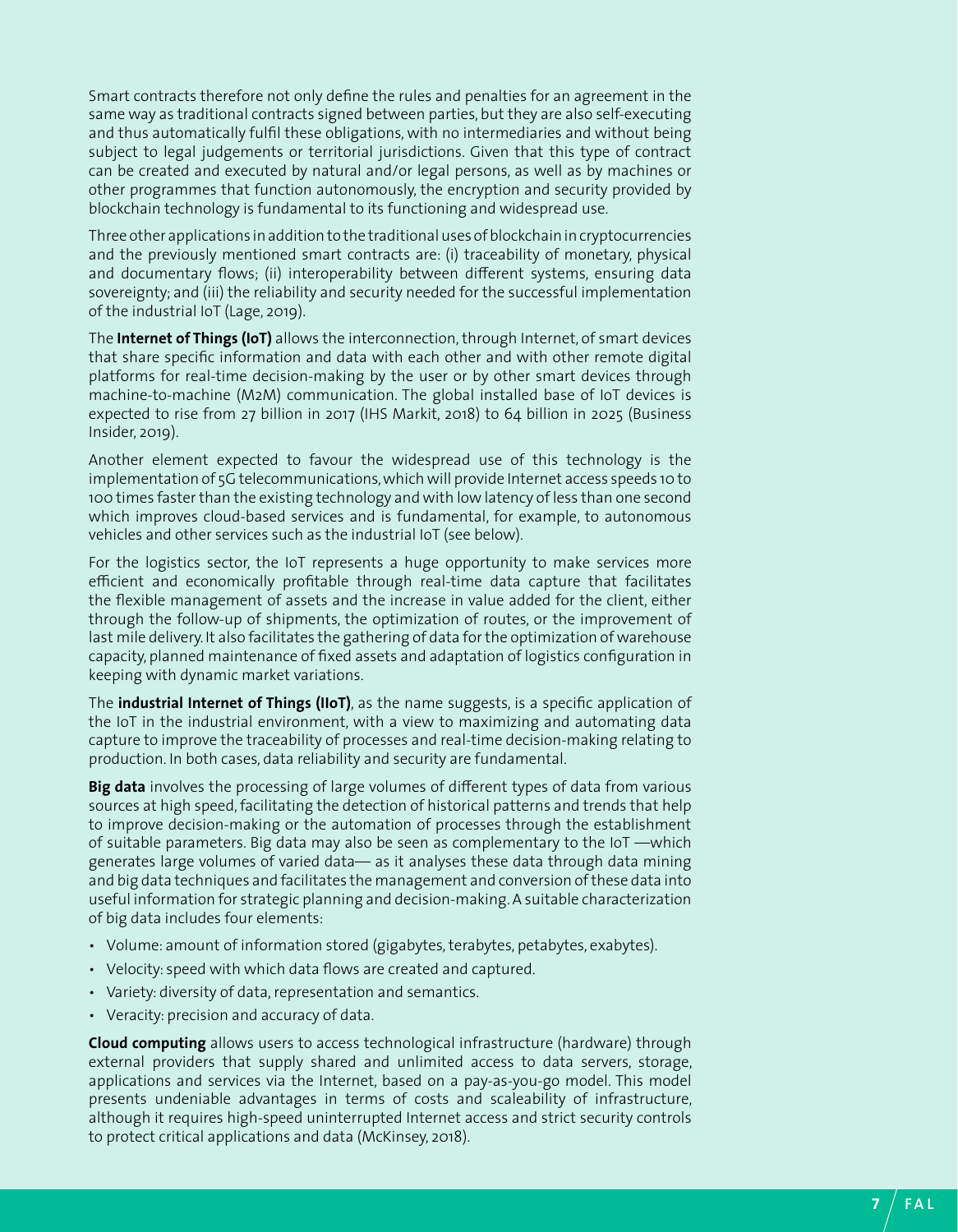<span id="page-7-0"></span>**3D printing** creates objects by superposing (printing) successive layers of material based on a 3D model or drawing. While the quality and speed of 3D printing are still being debated, private investment in this technology is concentrated in the United States, which accounts for 39% of the global market, followed by Asia and the Pacific (29%), and Europe (28%) (ING, 2017). However, it is important to distinguish between applications used in households and in industrial settings. In the first case, rather than reducing demand for logistics services owing to the printing of objects in situ, demand is likely to remain stable or increase slightly because of the need to provide each household with the basic supplies to print products. Meanwhile, 3D printing in an industrial setting is different as it involves the printing of polymer parts locally, which could bring about significant changes in some value chains. For example, in automobile manufacturing, it could change the operating model by shortening the value chain and allowing the production of objects directly in factories or nearby, saving time and transport costs, and also providing greater flexibility in production in response to changes in demand or clients' tastes.

**Artificial intelligence (AI)**, is a machine learning system which enables the replication of human skills, and is generally used for tasks that require repetitive movements, replacing human labour with that of machines operating independently. It also facilitates the identification of patterns and triggers specific actions based on a large volume of data from different sources.

In logistics, AI is used mainly to predict demand, which allows the flexible and rapid adjustment of inventories and the optimization of product distribution with a view to reducing costs and delivery times.

**Augmented reality (AR)** is an application that uses viewing devices to combine reality in a logistics environment with 3D information and vital computer data that are overlaid onto a display with a view to improving decision-making.

In logistics, it is mostly being used in warehouse management to improve selection, quality control and product packaging processes, which are routine tasks that account for a considerable amount of time and cost. The use of AR could drastically cut costs and errors (e.g. packaging errors that delay deliveries or result in product returns), improving delivery times and customer service quality.

### III. Impact of the emergence of Logistics 4.0 in Latin America and the Caribbean

The emergence of disruptive technologies in logistics, examined in the previous section, should be considered by national authorities and professionals in the logistics sector in Latin America and the Caribbean, given that these innovations will bring about profound changes in the perception of logistics. The question is not whether these changes will affect the sector, but rather how soon. The fourth industrial revolution is already under way, and as in the past, with globalization and the digital economy, the speed at which governments and the private sector adapt to these changes determines, in large part, the ability to succeed in the new scenario. Thus, the most urgent steps to be taken are to address unresolved issues such as digital literacy, the cost and speed of Internet access, and cybersecurity and cyber safety.3

The blockchain, as seen in the previous section, creates an interesting scenario and opportunities to improve the traceability and security of the logistics chain. In the region in particular, it also represents some uncertainties. The main one has to do with the operating cost of this technology, either as part of global initiatives such as TradeLens by

<sup>&</sup>lt;sup>3</sup> Cybersecurity involves the prevention of cyberattacks and is concerned with the protection of information technology (IT) —which focuses on the processing of data into information—, of operational technology (OT) —which concentrates on the use of data to control or monitor physical processes—, and of data from unauthorized access, manipulation and disruption. Meanwhile, cybersafety covers the risks from the loss of availability or integrity of safety-critical data and operational technology (BIMCO and others, 2018).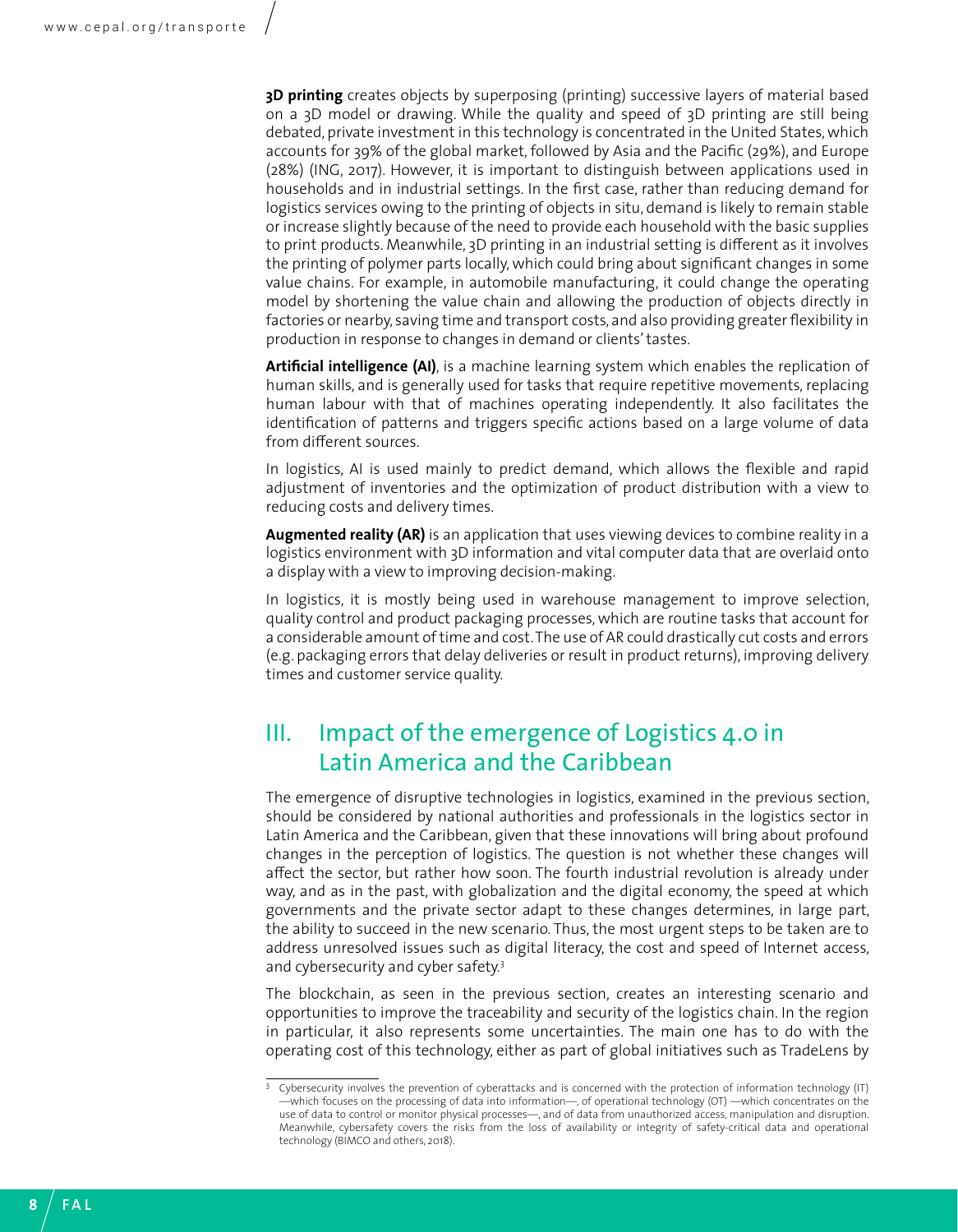Maersk and IBM, or through an entity's development of its own system. In both cases, in addition to the costs to implement, maintain and update the platform, consideration must be given to transaction costs, interoperability with other systems, and security. It is also important to bear in mind the possible impact of these decisions on the concentration process under way in the industry. In the fourth industrial revolution, data are the most valuable commodity, and if the necessary precautions are not taken, this could result in a scenario in which the concentration of the global logistics market extends to the digital sphere, favouring complete vertical and horizontal integration.

According to Machina Research, in Latin America the IoT is expected to grow at an annual rate of 27% between 2014 and 2024, from 14.6 million connected devices to around 160 million at the end of the period. This widespread growth may represent an opportunity for the region to take a huge step forward in terms of the quality of logistics, by allowing active follow-up and traceability of the entire supply chain, at a lower cost than the methods currently in use. The IoT also provides a large quantity of information that not only makes it possible to improve decision-making, but —if well managed and integrated with other platforms— would also favour better integration and management of co-modality, encouraging modal exchange and the development of more balanced modal distribution, which is fundamental to the reduction of costs, times and negative social and environmental externalities.

However, Logistics 4.0 represents an enormous regulatory challenge for the governments of the region owing to the disruptive effects it can have on the competitiveness and productivity of the economy. These information platforms, most of which are located in the cloud (cloud computing), may also fall outside the jurisdiction of many of the regulations or taxes currently in effect in the foreign trade environment. This was the case with other sharing economy platforms such as Uber and Airbnb, which disrupted their respective economic sectors in which national regulations were unable to adapt with sufficient speed and flexibility to ensure that these systems operated competitively with the other traditional economic players and generated social benefits at the local level.

The regulation of telecommunications services has a considerable impact on the widespread growth and utility of IoT. In particular, radio spectrum management, the granting of licences, standardization of equipment and definition of national and ideally regional standards will be fundamental to ensure market competition and international competitiveness. Attention must also be paid to regulations on data protection, privacy and security.

There is also a need for a modern institutional framework that adapts easily to this new context, favouring the adoption of these new technologies and fostering their interoperability with other national IT systems, both public and private, through a national technological architecture. This ensures the interoperability of the different technologies and providers while avoiding barriers to competition or proprietary schemes that function as monopolies in the provision of hardware or associated services. The framework would also try to ensure the protection of personal data and the privacy and security of shared commercial information. This architecture must also evolve in line with technological progress to guarantee suitable standardization of data semantics, connectivity, transmission, interoperability and any other aspect needed to ensure a suitable technological ecosystem.

Given the existence of value chains and the importance of fostering interregional trade, it is advisable to develop or coordinate standardization and technological architecture at the regional level to ensure the interoperability of the different trade and regional integration agreements, as well as leverage economies of scale and encourage interregional trade and greater regional integration in line with the proposals and goals of the 2030 Agenda for Sustainable Development.

The ubiquity of these systems also makes these platforms vulnerable to cyberattacks. Cyberattacks, unlike the viruses of the past (which were based mainly on tactics to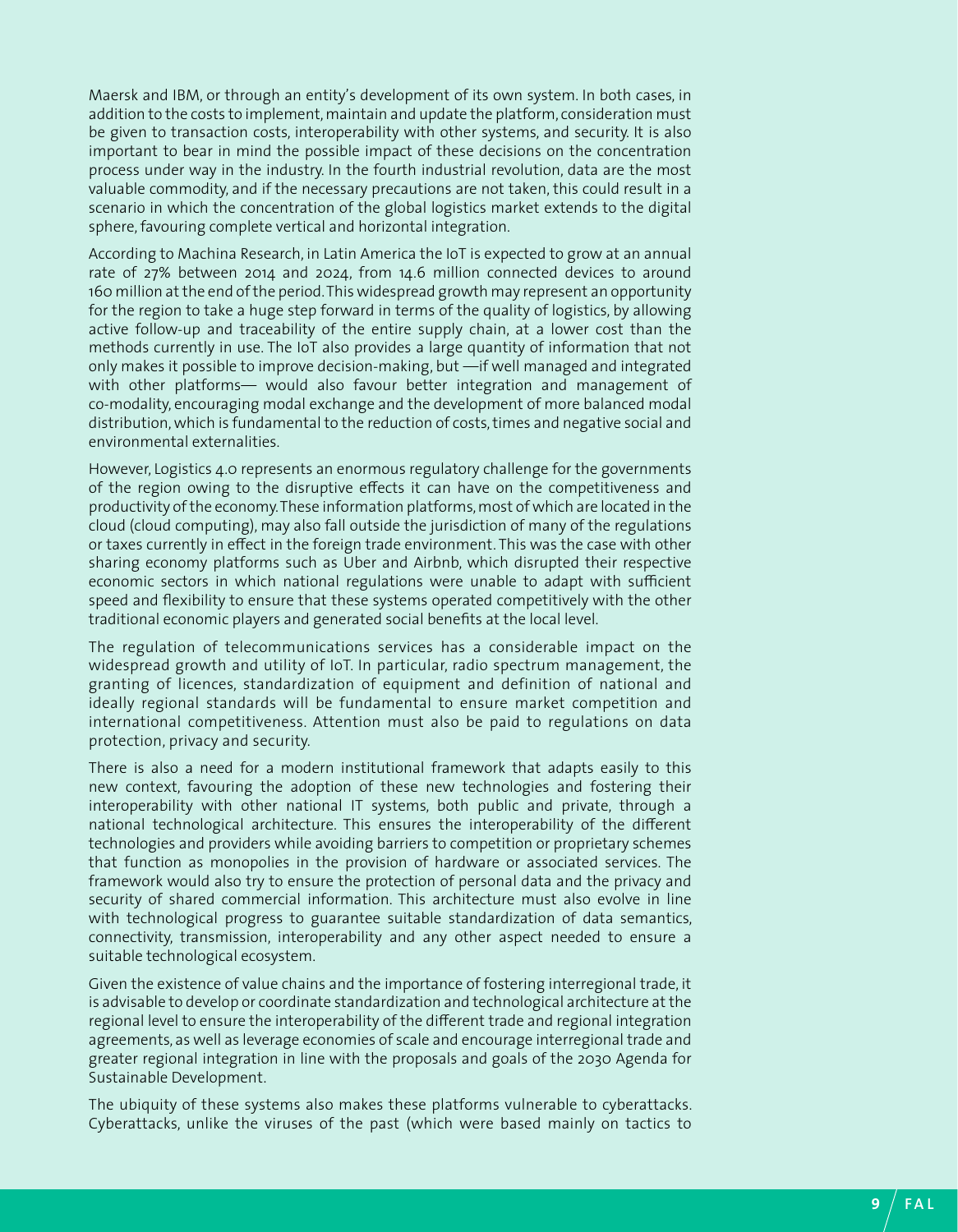exploit or to expose the generic vulnerabilities of IT systems) are now being carried out by specialized groups targeting specific critical systems in order to steal commercial information or industrial property and to exploit vulnerabilities to hijack systems and demand a ransom, and by other specialized groups seeking to disrupt the proper functioning of supply chains and therefore to affect the economy or the Western development model itself (cyberterrorism).

Amid this backdrop, it is fundamental that governments provide security for critical telecommunications and energy infrastructure, and that they foster initiatives for the private sector to take the necessary measures to ensure that logistics operations are resilient to these attacks, containing and limiting the repercussions on the rest of the supply chain.

The logistics sector, including transport, is part of all countries' economic infrastructure, and is therefore an attractive target for malicious threat actors. As the transport industry's supply chain continues to integrate and automate, the risk associated with cyberattacks will increase exponentially. Transport and logistics services are currently the second most targeted sector, experiencing 13% of total cyberattacks and incidents in 2018 (IBM, 2019), surpassed only by attacks on the finance and insurance sector, as shown in figure 1.

For example, according to UK P&I Club and others (2018), in 2011 the Port of Antwerp in Belgium fell victim to an advanced persistent threat (APT) attack commissioned by a drug cartel. "The attack targeted terminal systems which were subsequently compromised by hackers and used to release containers without port authorities becoming aware. Illicit drugs and contraband worth approximately US\$ 365 million, firearms and approximately US\$ 1.5 million were seized when authorities finally became aware." Another case that helps to place the seriousness of the problem in perspective is that of A.P. Moller Maersk in June 2017, when an attack known as ExPetr led to computer system outages which affected both oil and gas production and port operations. "Following the incident, Maersk claimed to have changed its IT systems to prevent similar incidents from occurring in the future. The incident resulted in an estimated US\$ 300 million of losses." (UK P&I Club and others, 2018).

#### **Figure 1**

Sectors targeted most frequently by cyberattacks



**Source**: IBM, "X-Force Threat Intelligence Index 2019", 2019 [online] https://www.ibm.com/security/data-breach/threatintelligence.

Lastly, it is important to point out that the coordination of initiatives and investments in technology by the public and private sectors, and the required regional coordination, for example in smart transport systems, single-window facilities for foreign trade, electronic data exchange and transmission, cargo tracking, among many available options, would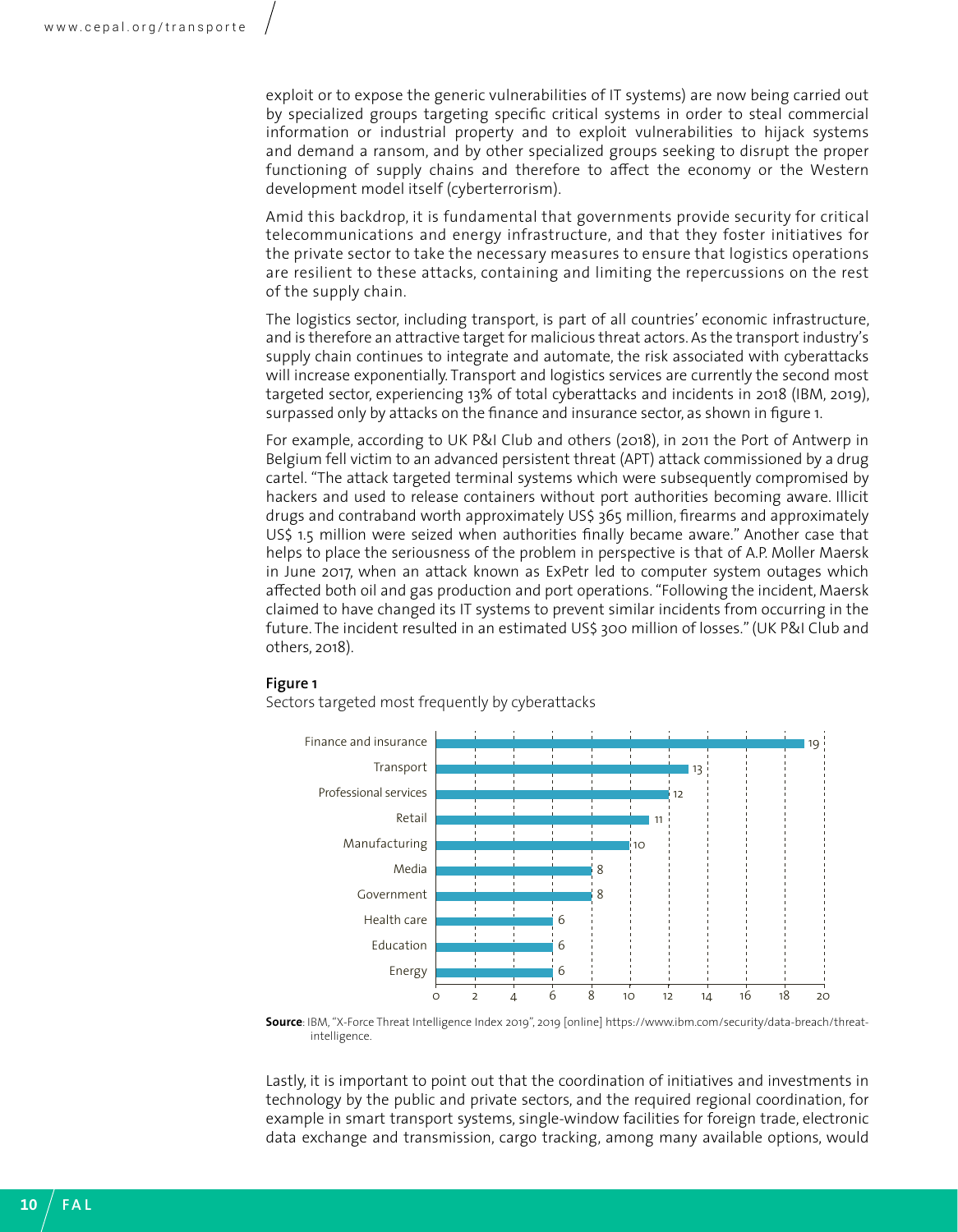<span id="page-10-0"></span>also be conducive to a more efficient regional transport system, better process security, and greater competitiveness for all participants (Pérez-Salas, 2013).

### IV. International standards and best practices in the introduction of technological rules

Suitably managing technological standards, encouraging cooperation and introducing international best practices are fundamental to the introduction of technological rules and the provision of guidelines for adequate security in line with the speed of changes in these areas.

Hence, for example, the technical committee of the International Organization for Standardization (ISO) and the International Electrotechnical Commission (IEC) have developed international standards for the Internet of Things (ISO/IEC JTC 1, 2014) and an Internet of Things Reference Architecture (ISO/IEC 30141), published in 2016. The Institute of Electrical and Electronics Engineers Standards Association (IEEE-SA) has also formed a working group with the aim of developing a standard for an architectural framework for the Internet of Things, IEEE P2413 (IEEE-SA, 2016).

Since 2017, ISO has sought to standardize the blockchain and distributed ledger technologies (ISO/TC 307 - Blockchain) based on the following structure: reference architecture, taxonomy and ontology, use cases, security and privacy, identity, smart contracts, governance of blockchain and distributed ledger technologies, interoperability of blockchain and distributed ledger technologies, terminology. The International Telecommunication Union (ITU) has also expressed interest in standardizing blockchain technology. The ITU Telecommunication Standardization Sector (ITU-T) has also set up a focus group on application of distributed ledger technology (FG DLT), which will develop a workplan for the standardization of interoperable services based on distributed ledger technology (ITU-T, 2017). IEEE-SA is also developing a standard for the framework of blockchain use in the IoT (IEEE-SA, 2017), and the Linux Foundation along with other companies has worked to create an open source platform called the Hyperledger Project based on blockchain technology for a distributed ledger that can be used in multiple industries, and is optimized for myriad use cases (Linux Foundation, 2016).

There are also cyberrisk management standards, such as ISO/IEC 27001 established by the International Organization for Standardization (ISO) and the International Electrotechnical Commission (IEC), which establishes the requirements for an information security management system. It advocates for the combination of three pillars: people, processes and technology. As regards people, organizations must provide cybersecurity training for employees to prevent and reduce cyberthreats. In terms of processes, information technology must be used to define and audit organizations' activities, functions and documents used to mitigate cybersecurity risks. Lastly, with regard to technology, after identifying the cyberthreats facing organizations, plans must be implemented to address these threats and reduce the impact of a possible attack.

BIMCO has created guidelines to incorporate cyberprotection into ships' safety management systems, including risk assessments of operational technology, navigation systems and engine controls, and also provides a guide on addressing cyberrisks for ships deriving from other elements of the supply chain. These guidelines are based on the following principles: (i) awareness of the security and commercial risks arising from the lack of cybersecurity measures, (ii) protection of IT infrastructure on-board ships and of connected equipment, (iii) a user authentication and authorization system to guarantee appropriate access to the necessary information, (iv) protection of data used on-board the ship, guaranteeing suitable protection based on the sensitivity of information, (v) management of IT users, to ensure that only authorized persons have access and rights to information, (vi) management of communication between the ship and coastal areas, and (vii) development and implementation of a response plan to cyberincidents based on risk assessment.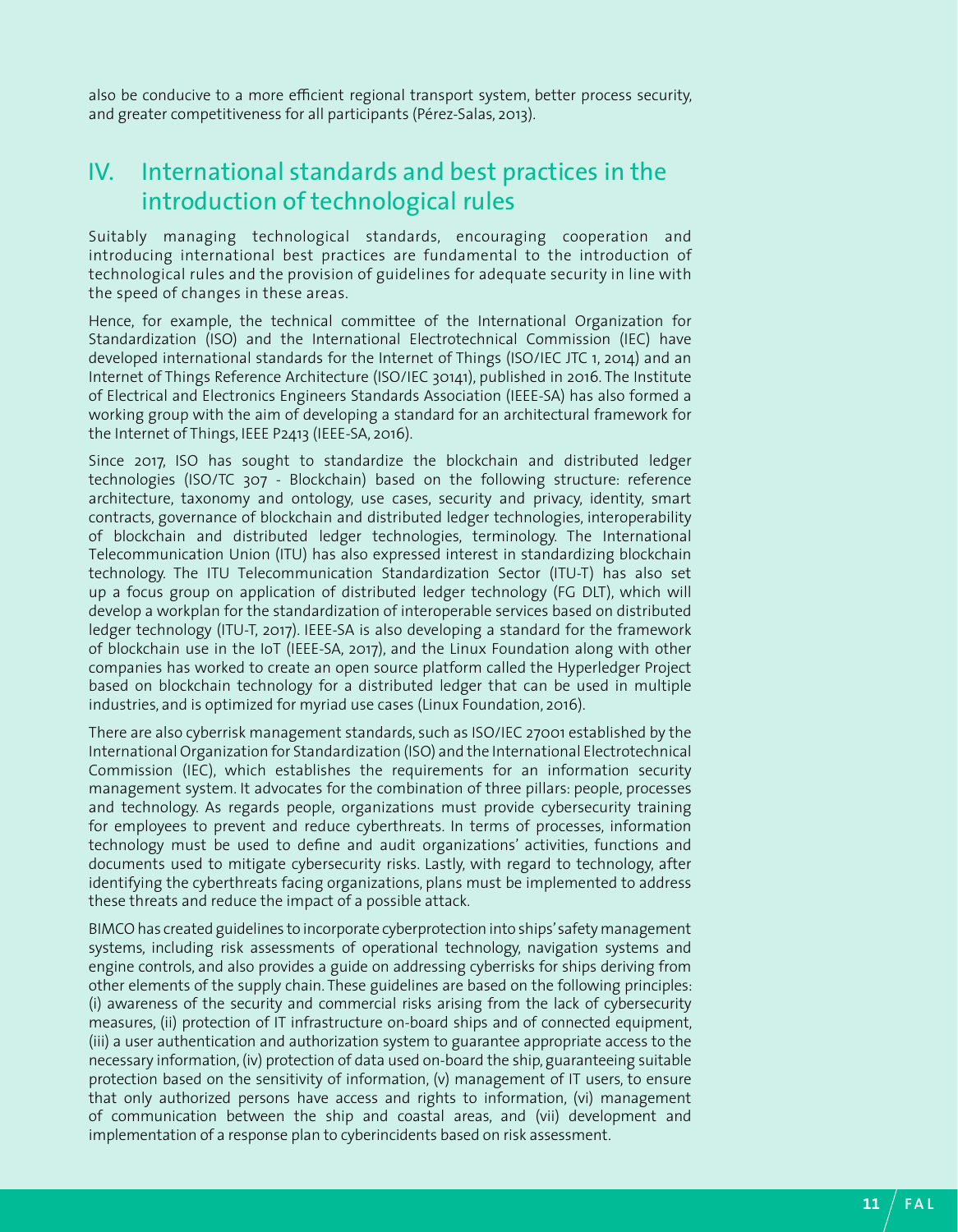<span id="page-11-0"></span>Another guideline is MSC-FAL.1/Circ.3 of the International Maritime Organization (IMO) which provides high-level recommendations on the management of maritime cyberrisks in order to protect maritime transport from current and emerging cyberthreats and vulnerabilities that can lead to operational, safety or security failures as a consequence of information or systems being corrupted, lost or compromised or their use to commit illicit or terrorist acts.

### V. Concluding remarks

The ongoing technological changes associated with the fourth industrial revolution have the capacity to transform the world, affecting all areas of daily life, including the production system and forms of work. As logistics is part of this paradigm shift, new tools and knowledge are needed to facilitate adaptation to the new technological environment. Technology is not an end in itself, but a means to improve the competitiveness and sustainability of the logistics operations needed to satisfy current demands for development with intergenerational equity.

A number of the technologies analysed in this document seek to reduce costs and improve decision-making, and to foster the traceability and security of shipments and information, thereby increasing trust among actors, reducing bureaucracy and encouraging administrative transparency in order to create value added and profitable services in the region. Therefore, policymakers and specialized regulatory agencies must be aware of these changes in order to leverage political opportunities and moments to create the appropriate framework for developing these instruments so that they benefit competitiveness, the transformation of production and the creation of good quality jobs. The information technologies presented in this paper generate volumes of data that allow evidence-based decision-making, improving not only public-private cooperation but also fostering transparency, digital governance and legitimate decisions.

It is also important to acknowledge the challenges raised by the new approach. There is a need for data privacy protection policies which are compatible with the development of technological solutions that incorporate information by leveraging the potential of artificial intelligence, big data and other technologies to develop and market new data that enable business models and opportunities (Voege, 2019), encouraging open solutions in addition to proprietary architecture.

There is a wide digital divide between the region and countries that have accumulated technological and institutional capacities. In Latin America and the Caribbean, there is resistance to digitalization, driven by a fear of job losses and the lack of opportunities for digital learning. Hence, along with digital literacy in the logistics sector, it is important to implement initiatives that train and refocus human resources that may be affected or displaced by automation and digitalization of processes towards other economic sectors where they can generate greater value and access better paid jobs.

With the increase in technology, cyberattacks are also becoming more sophisticated as cybercriminals use different tactics and technologies to exploit vulnerabilities, so logistics must learn to address this issue and incorporate it into the risk model, as with other threats seen in the past, such as drug trafficking and terrorism.

Technological advancement demands a revision of the current business model. The spacetime paradigm is very different from what was seen a few years ago, and will change much more in the near future. The magnitude of these changes calls for a profound cultural shift in logistics governance, especially in relation to public-private cooperation, cybersecurity and the incorporation of resilience objectives in all logistics chain processes.

Amid this backdrop, there are important spaces to bring about regional improvements and combine competition with cooperation (coopetition) in favour of greater regional competitiveness. Given the limited cultural and linguistic barriers between the three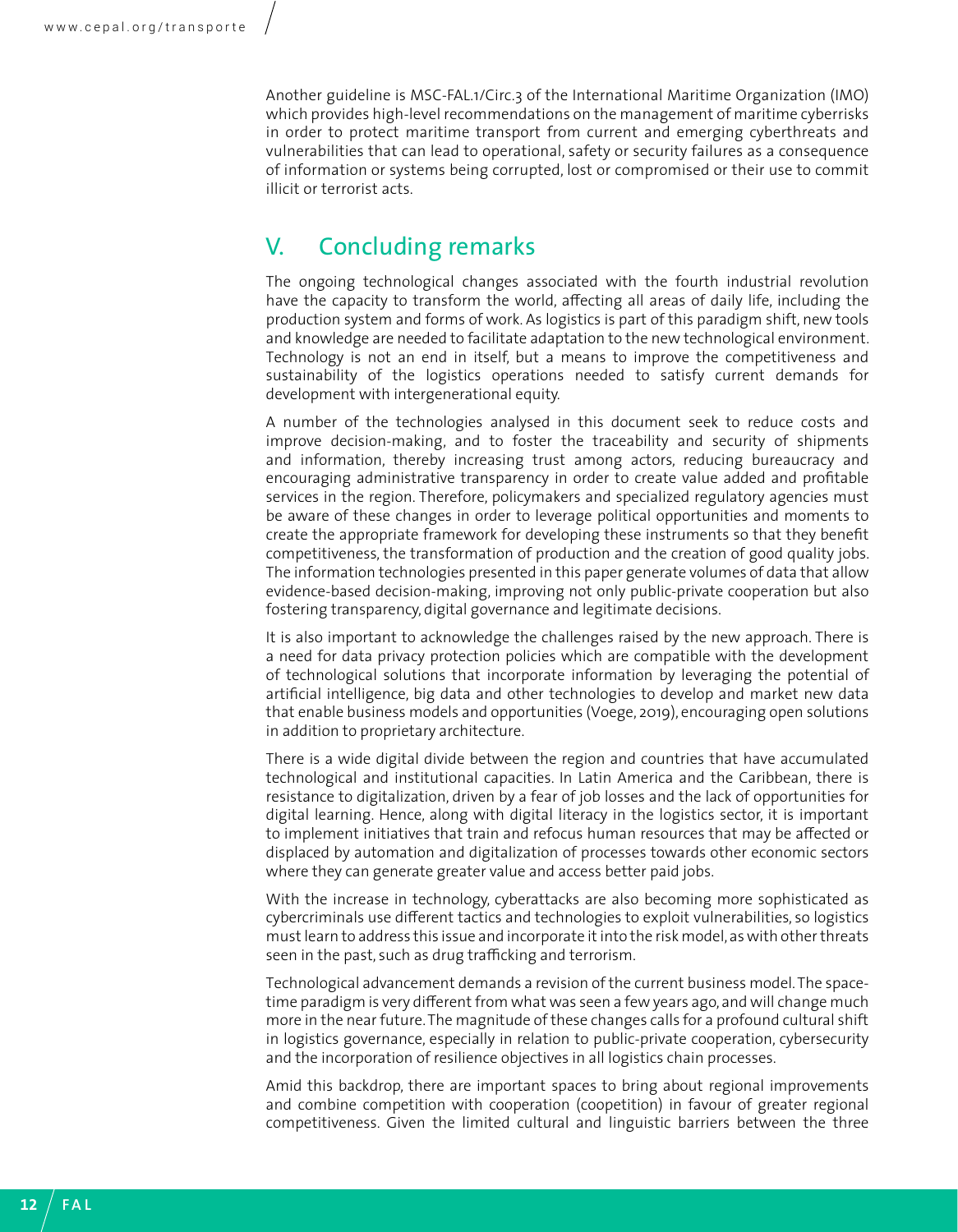<span id="page-12-0"></span>major subregions of Latin America and the Caribbean, creating technological structures with the aim of transparently sharing data and information, and common strategies for maintenance and technological development, is a way to advance actively in the transformation of production, taking full advantage of the potential of disruptive technologies in trade logistics. The scope of the changes that have already occurred and those expected in future also implies the need for greater cooperation and knowledge partnerships between the public and private sectors and regional academic institutions.

### VI. Bibliography

- BIMCO and others (2018), *The Guidelines on Cyber Security Onboard Ships. Version 3* [online] [https://www.bimco.org/-/media/bimco/about-us-and-our-members/publications/](https://www.bimco.org/-/media/bimco/about-us-and-our-members/publications/ebooks/cyber-security-guidelines-2018.ashx) [ebooks/cyber-security-guidelines-2018.ashx.](https://www.bimco.org/-/media/bimco/about-us-and-our-members/publications/ebooks/cyber-security-guidelines-2018.ashx)
- Business Insider (2019), "IoT Report: How Internet of Things technology growth is reaching mainstream companies and consumers", [online] [https://www.businessinsider.com/](https://www.businessinsider.com/internet-of-things-report) [internet-of-things-report](https://www.businessinsider.com/internet-of-things-report)
- Corvera, R. (2005), "Tecnología de la Información Técnicas de seguridad Código para la práctica de la gestión de la seguridad de la información", ISO/IEC 17799, Estándar Internacional.
- Delawari, A. A. (2013), *Shared Situational Awareness Between Inland Actors at Port of Rotterdam*, MSc Thesis TU Delft.
- Drewry (2019), *Ports & Terminals Market Briefing*, 1 October.
- Evans, D. (2011), "The Internet of Things: How the Next Evolution of the Internet is Changing Everything", Cisco Internet Business Solutions Group (IBSG) [online] [https://www.cisco.](https://www.cisco.com/c/dam/en_us/about/ac79/docs/innov/IoT_IBSG_0411FINAL.pdf) [com/c/dam/en\\_us/about/ac79/docs/innov/IoT\\_IBSG\\_0411FINAL.pdf](https://www.cisco.com/c/dam/en_us/about/ac79/docs/innov/IoT_IBSG_0411FINAL.pdf).
- Hofmann, E. and M. Rüsch (2017), "Industry 4.0 and the current status as well as future prospects on logistics", *Elsevier*.
- IBM (2019), "X-Force Threat Intelligence Index 2019" [online] [https://www.ibm.com/security/](https://www.ibm.com/security/data-breach/threat-intelligence) [data-breach/threat-intelligence](https://www.ibm.com/security/data-breach/threat-intelligence).
- IDC (2017), "En 2018, una de cada nueve empresas en LA estará emprendiendo una estrategia de Transformación Digital (DX): IDC", *IDC Releases* [online] [http://cl.idclatin.](http://cl.idclatin.com/releases/news.aspx?id=2262) [com/releases/news.aspx?id=2262.](http://cl.idclatin.com/releases/news.aspx?id=2262)
- IEC/MSB/SAP/Fraunhofer AISEC (International Electrotechnical Commission/Market Strategy Board) (2016), "IoT 2020: Smart and secure IoT platform", *IECWP IoT Platform:2016-10(EN)* [online] [http://www.iec.ch/whitepaper/pdf/iecWP-loT2020-LR.pdf.](http://www.iec.ch/whitepaper/pdf/iecWP-loT2020-LR.pdf)
- IEEE-SA (Instituto de Asociación de Estándares de Ingenieros Eléctricos y Electrónicos) (2017), "2418 - Standard for the Framework of Blockchain Use in Internet of Things (IoT)" [online] [https://standards.ieee.org/develop/project/2418.html.](https://standards.ieee.org/develop/project/2418.html)

 (2016), "IEEE P2413 – Standard for an Architectural Framework for the Internet of Things (IoT)" [online] [http://grouper.ieee.org/groups/2413/.](http://grouper.ieee.org/groups/2413/)

- IHS Markit (2018), *8 in 2018: The Top Transformative Technologies to Watch this Year*, London.
- IMO (International Maritime Organization) (2019), "MARPOL. Annex VI and NTC 2008 with guidelines for implementation", February [online] [http://www.imo.org/en/Publications/](http://www.imo.org/en/Publications/Documents/Supplements%20and%20CDs/Spanish/QC664S_022019.pdf) [Documents/Supplements%20and%20CDs/Spanish/QC664S\\_022019.pdf.](http://www.imo.org/en/Publications/Documents/Supplements%20and%20CDs/Spanish/QC664S_022019.pdf)
- ING (2017), *3D Printing: A Threat to Global Trade*, Economic and Financial Analysis Global Economics, Technology, September [online] [https://www.ingwb.com/](https://www.ingwb.com/media/2088633/3d-printing-report-031017.pdf) [media/2088633/3d-printing-report-031017.pdf.](https://www.ingwb.com/media/2088633/3d-printing-report-031017.pdf)
- ISO/IEC JTC 1 (2015), "Information technology. Big Data", *Preliminary Report 2014* [online] [https://www.iso.org/files/live/sites/isoorg/files/developing\\_standards/docs/en/big\\_](https://www.iso.org/files/live/sites/isoorg/files/developing_standards/docs/en/big_data_report-jtc1.pdf) [data\\_report-jtc1.pdf.](https://www.iso.org/files/live/sites/isoorg/files/developing_standards/docs/en/big_data_report-jtc1.pdf)

 (2014), "Internet of Things (IoT)", *Preliminary Report 2014* [online] [https://www.iso.org/files/](https://www.iso.org/files/live/sites/isoorg/files/developing_standards/docs/en/internet_of_things_report-jtc1.pdf) [live/sites/isoorg/files/developing\\_standards/docs/en/internet\\_of\\_things\\_report-jtc1.pdf.](https://www.iso.org/files/live/sites/isoorg/files/developing_standards/docs/en/internet_of_things_report-jtc1.pdf)

- ITU (International Telecommunication Union) (2017), "Global Cybersecurity Index (GCI)" [online] [https://www.itu.int/dms\\_pub/itu-d/opb/str/D-STR-GCI.01-2017-R1-PDF-E.pdf.](https://www.itu.int/dms_pub/itu-d/opb/str/D-STR-GCI.01-2017-R1-PDF-E.pdf)
- ITU-T (ITU Telecommunication Standardization Sector) (2017), "Security reference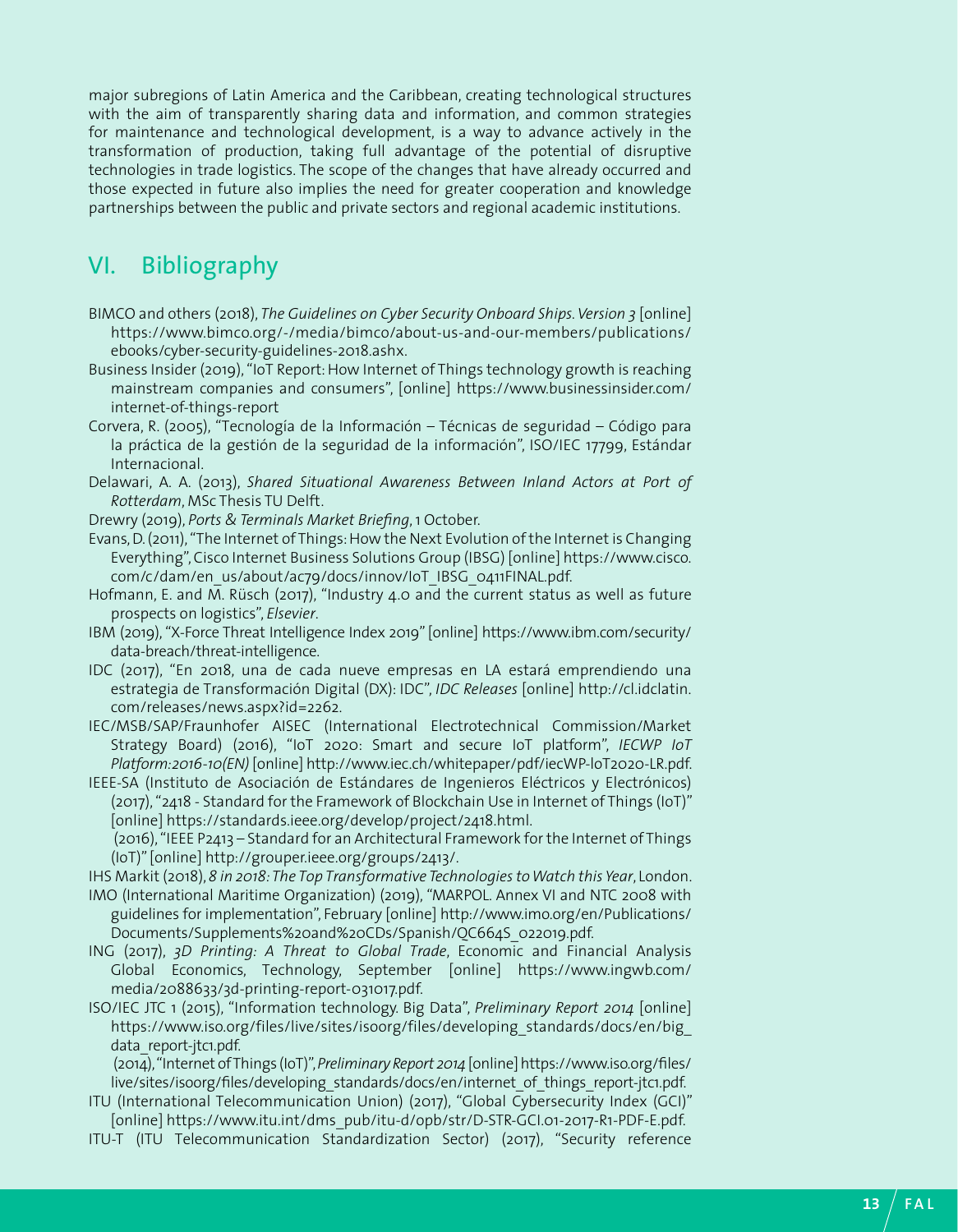architecture for lifecycle management of e-commerce business data", *Series X: Data Networks, Open System Communications and Security* (X.1040) [online] [https://www.](https://www.itu.int/rec/dologin_pub.asp?lang=s&id=T-REC-X.1040-201710-I!!PDF-E&type=items) [itu.int/rec/dologin\\_pub.asp?lang=s&id=T-REC-X.1040-201710-I!!PDF-E&type=items](https://www.itu.int/rec/dologin_pub.asp?lang=s&id=T-REC-X.1040-201710-I!!PDF-E&type=items).

- Lage, O. (2019), *Blockchain: From Industry 4.0 to the Machine Economy* [online] [https://www.](https://www.intechopen.com/online-first/blockchain-from-industry-4-0-to-the-machine-economy) [intechopen.com/online-first/blockchain-from-industry-4-0-to-the-machine-economy.](https://www.intechopen.com/online-first/blockchain-from-industry-4-0-to-the-machine-economy)
- Linux Foundation (2016), *The Year of the Open Blockchain* [online] [https://www.](https://www.linuxfoundation.org/blog/2016/02/the-year-of-the-open-blockchain/) [linuxfoundation.org/blog/2016/02/the-year-of-the-open-blockchain/.](https://www.linuxfoundation.org/blog/2016/02/the-year-of-the-open-blockchain/)
- Machina Research [online] [https://machinaresearch.com/what-we-do/advisory-service/](https://machinaresearch.com/what-we-do/advisory-service/iot-forecasts/) [iot-forecasts/](https://machinaresearch.com/what-we-do/advisory-service/iot-forecasts/).
- McKinsey (2018), *Creating Value with the Cloud*, Digital McKinsey Insights, December [online] [https://www.mckinsey.com/~/media/McKinsey/Business%20Functions/](https://www.mckinsey.com/~/media/McKinsey/Business%20Functions/McKinsey%20Digital/Our%20Insights/Creating%20value%20with%20the%20cloud%20compendium/Creating-value-with-the-cloud.ashx) [McKinsey%20Digital/Our%20Insights/Creating%20value%20with%20the%20](https://www.mckinsey.com/~/media/McKinsey/Business%20Functions/McKinsey%20Digital/Our%20Insights/Creating%20value%20with%20the%20cloud%20compendium/Creating-value-with-the-cloud.ashx) [cloud%20compendium/Creating-value-with-the-cloud.ashx](https://www.mckinsey.com/~/media/McKinsey/Business%20Functions/McKinsey%20Digital/Our%20Insights/Creating%20value%20with%20the%20cloud%20compendium/Creating-value-with-the-cloud.ashx) .

 (2017), *The Future of Connectivity: Enabling the Internet of Things* [online] https:// www.mckinsey.com/featured-insights/internet-of-things/our-insights/the-future-ofconnectivity-enabling-the-internet-of-things.

- Pérez, G. (2013), "The need to facilitate and secure logistics processes in Latin America and the Caribbean", *FAL Bulletin*, No. 321, Santiago, Economic Commission for Latin America and the Caribbean (ECLAC).
- \_\_\_\_ (2012), "Sistemas inteligentes de transporte: oportunidades para una logística sostenible y competitiva", *Las tecnologías de la información y de las comunicaciones (TIC) y el desarrollo sostenible en América Latina y el Caribe: experiencias e iniciativas de política, Seminars and Conferences Series*, No. 74 (LC/L.3679), Santiago, Economic Commission for Latin America and the Caribbean (ECLAC).
- \_\_\_ (2001), "Telemática: un nuevo escenario para el transporte automotor", *Natural Resources and Infrastructure series*, No. 30 (LC/L.1593-P), Santiago, Economic Commission for Latin America and the Caribbean (ECLAC).
- Pérez, G. and R. Sánchez (2019), "Logistics for production, distribution and trade", *FAL Bulletin*, No. 369, Santiago, Economic Commission for Latin America and the Caribbean (ECLAC).
- Sánchez, R. and L. Mouftier (2016), "Reflections on the future of ports: from current strains to the changes and innovation of the future", *FAL Bulletin*, No. 352, Santiago, Economic Commission for Latin America and the Caribbean (ECLAC).
- Schwab, K. (2016), *The Fourth Industrial Revolution*, World Economic Forum (WEF).
- Tavasszy, L (2018), "Innovation and technology in multimodal supply chains", *International Transport Forum Discussion Papers*, Paris, OECD Publishing.

UK P&I Club and others (2018), *Risk Focus: Cyber – Considering threats in the maritime supply chain*, 10 June [online] [https://www.ttclub.com/fileadmin/uploads/tt-club/](https://www.ttclub.com/fileadmin/uploads/tt-club/Publications___Resources/Document_store/UK_NYA_TT_Risk_Focus_-_Cyber_WEB.pdf) Publications\_\_\_\_Resources/Document\_store/UK\_NYA\_TT\_Risk\_Focus\_-\_Cyber\_WEB.pdf.

- Voege, T. (2019), "The future of transport services" *Discussion Paper*, No. IDB-DP-680, Washington, D.C, Transport Division, Interamerican Development Bank (IDB), June.
- Zyskind, G., O. Nathan and A. Pentland (2015), "Enigma: Decentralized Computation Platform with Guaranteed Privacy", 10 June [online]<https://arxiv.org/abs/1506.03471>.